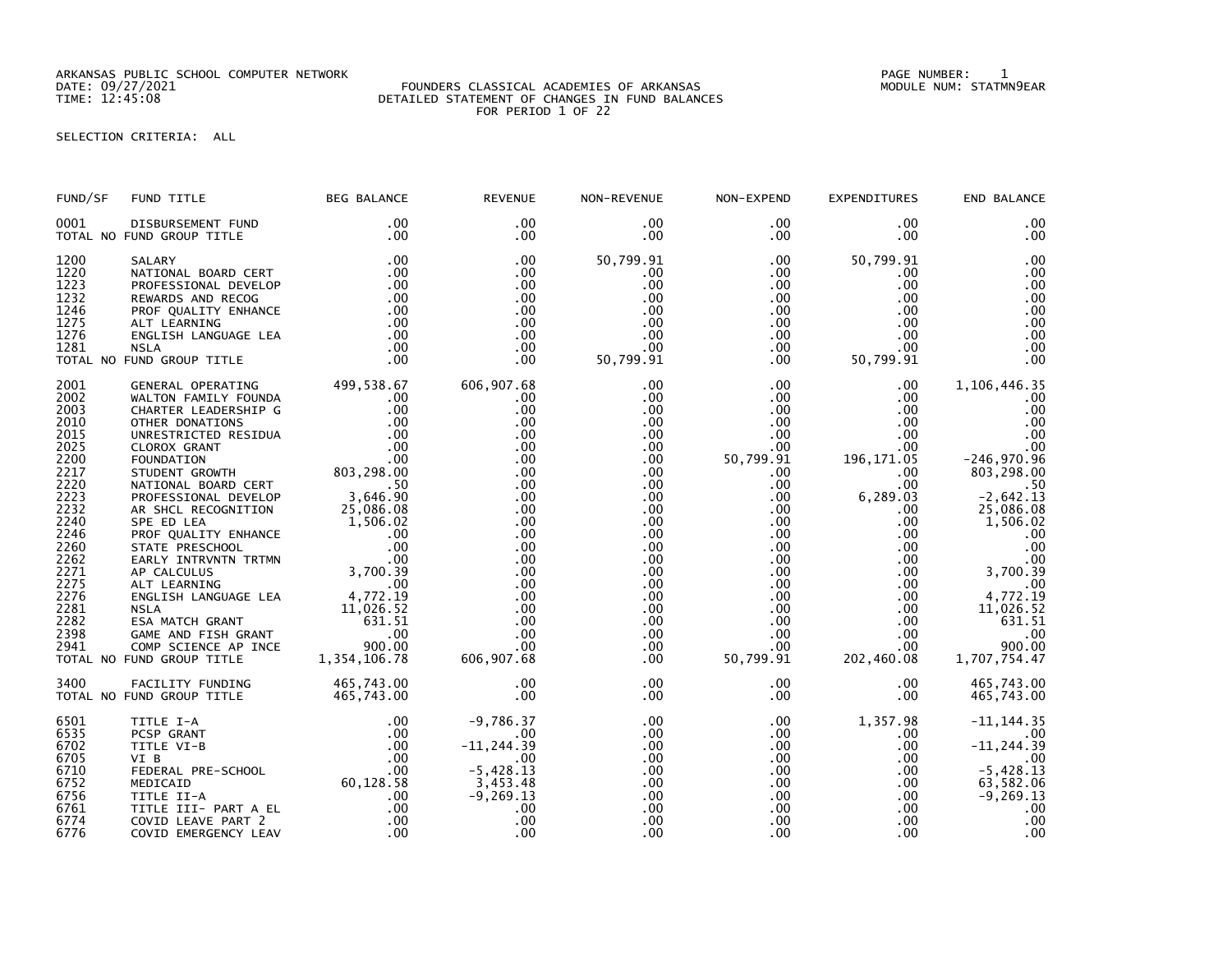ARKANSAS PUBLIC SCHOOL COMPUTER NETWORK PAGE NUMBER: 2

## DATE: 09/27/2021 FOUNDERS CLASSICAL ACADEMIES OF ARKANSAS MODULE NUM: STATMN9EAR TIME: 12:45:08 DETAILED STATEMENT OF CHANGES IN FUND BALANCES FOR PERIOD 1 OF 22

SELECTION CRITERIA: ALL

| FUND/SF | FUND TITLE                | <b>BEG BALANCE</b>           | <b>REVENUE</b> | NON-REVENUE | NON-EXPEND       | <b>EXPENDITURES</b> | END BALANCE                                |
|---------|---------------------------|------------------------------|----------------|-------------|------------------|---------------------|--------------------------------------------|
| 6780    | CARES                     | .00                          | .00            | .00         | .00              | .00                 | .00                                        |
| 6781    | ESSER II                  | .00                          | .00            | $.00 \,$    | .00              | .00                 | .00                                        |
| 6786    | TITLE IV                  | .00                          | .00            | .00         | .00              | 514.58              | $-514.58$                                  |
| 6788    | COVID SCHOOL MEALS        | .00                          | .00            | .00         | $.00 \,$         | .00                 | .00                                        |
| 6794    | ESSER II SUPPLEMENTA      | .00                          | .00            | .00         | .00              | .00                 | .00                                        |
|         | TOTAL FEDERAL GRANTS FUND | 60,128.58                    | $-32, 274.54$  | .00         | .00              | 1,872.56            | 25,981.48                                  |
| 7001    | ATHLETIC CROSS COUNT      | .00                          | .00            | .00         | .00              | .00                 | .00                                        |
| 7002    | ATHLETIC BASKETBALL       | 646.01                       | .00            | .00         | .00              | .00                 | 646.01                                     |
| 7003    | ATHLETIC VOLLEYBALL       | 1,812.12                     | .00            | .00         | .00 <sub>1</sub> | 233.01              | 1,579.11                                   |
| 7004    | ATHLETIC TENNIS           | .00                          | .00            | .00         | .00              | .00                 | .00                                        |
| 7005    | ATHLETIC GOLF             | 632.32                       | .00            | .00         | .00              | .00                 | 632.32                                     |
| 7006    | ATHLETIC TRACK            | .00                          | .00            | .00         | .00              | .00                 | $.00$<br>-426.16                           |
| 7007    | CHEER/DANCE               | .00                          | .00            | .00         | .00              | 426.16              |                                            |
| 7008    | GENERAL ATHLETICS         | 16,479.95                    | .00            | .00         | .00              | 52.53               | 16,427.42                                  |
| 7009    | GATE FEES ATHLETICS       | 398.03                       | .00            | .00         | .00              | .00                 | 398.03                                     |
| 7010    | AFTERSCHOOL PROGRAM       | 3,521.19                     | .00            | .00         | .00              | .00                 | 3,521.19                                   |
| 7011    | UNIFORM ASSISTANCE        | 6,734.45                     | 152.20         | .00         | .00.             | .00                 | 6,886.65                                   |
| 7012    | <b>HEALTH</b>             | 5,252.09                     | .00            | .00         | .00              | .00                 | 5,252.09                                   |
| 7013    | WEIGHTLIFTING/PE          | 448.21                       | .00            | .00         | .00              | .00                 | 448.21                                     |
| 7014    | LACROSSE                  | 1,379.15                     | .00            | .00         | .00              | .00                 | 1,379.15                                   |
| 7015    | E-SPORTS                  | .00                          | .00            | .00         | .00              | .00                 | .00                                        |
| 7016    | RUNNING CLUB              | 813.80                       | .00            | .00         | .00              | .00                 | 813.80                                     |
| 7018    | GIRLS BASKETBALL          | 433.64                       | .00            | .00         | .00              | .00                 | 433.64                                     |
| 7019    | HS CHOIR                  | 923.56                       | .00            | .00         | .00              | .00                 | 923.56                                     |
| 7020    | MUSIC                     | 1,137.57                     | .00            | .00         | .00              | .00.                | 1,137.57                                   |
| 7021    | <b>THEATRE</b>            | 1,324.57                     | .00            | .00         | .00              | .00                 | 1,324.57                                   |
| 7022    | <b>ROBOTICS</b>           | 2,708.88                     | .00            | .00         | .00              | .00                 | 2,708.88                                   |
| 7023    | STUDENT COUNCIL           | 738.28                       | .00            | .00         | .00              | .00                 | 738.28                                     |
| 7024    | JR STUDENT COUNCIL        | 1,465.23                     | .00            | .00         | .00              | .00                 | 1,465.23<br>649.62                         |
| 7027    | FINE ARTS                 | 649.62                       | .00            | .00         | .00              | .00                 |                                            |
| 7030    | <b>YEARBOOK</b>           | 1,407.54                     | .00            | .00         | .00              | .00                 | 1,407.54                                   |
| 7032    | <b>PROM</b>               | 1,267.63                     | .00            | .00         | .00 <sub>1</sub> | .00                 | 1,267.63                                   |
| 7033    | LIBRARY                   | 1,857.49                     | .00            | .00         | .00              | .00                 | 1,857.49                                   |
| 7034    | SCHOLARSHIP               | 762.76                       | .00            | .00         | .00              | .00                 | 762.76                                     |
| 7035    | FIELD TRIP                | 137.01                       | .00            | .00         | .00              | .00                 | 137.01                                     |
| 7036    | CHESS CLUB                | 97.19                        | .00            | .00         | .00              | .00                 | 97.19                                      |
| 7037    | OUTDOOR CLUB              | 80.90                        | .00            | .00         | .00              | .00                 | 80.90                                      |
| 7119    | JR HIGH CHOIR             | 168.48                       | .00            | .00         | .00              | .00                 | 168.48                                     |
| 7215    |                           | 184.00                       | .00            | .00         | .00              | .00                 | 184.00                                     |
| 7810    | UPPER SCHOOL ACTIVIT      | 115.03                       | .00            | .00         | .00              | .00                 | 115.03                                     |
| 7860    | SENIOR TRIP               | $\overline{\phantom{0}}$ .00 | .00            | .00.        | .00 <sub>1</sub> | .00                 |                                            |
| 7861    | SENIOR CLASS 2022         | 38.37                        | .00            | .00         | .00.             | .00                 | $\begin{array}{c} 00 \\ 38.37 \end{array}$ |
| 7870    | NWACA GEN ACTIVITY        | 48,983.18                    | .00            | .00         | .00.             | 3,754.47            | 45,228.71                                  |
| 7871    | TEACHER APPRECIATION      | 1,698.78                     | .00            | .00         | .00              | 439.97              | 1,258.81                                   |
| 7880    | ENRICHMENT                | 934.60                       | .00            | .00         | .00.             | .00                 | 934.60                                     |
| 7901    | LR ATHLETICS              | 126.72                       | .00            | .00         | .00.             | .00                 | 126.72                                     |
| 7902    | LR BOYS BASKETBALL        | .00                          | .00            | .00         | .00              | .00                 | .00                                        |
| 7903    | LR VOLLEYBALL             | 1,484.05                     | .00            | .00         | .00              | .00                 | 1,484.05                                   |
| 7920    | LR STUDENT COUNCIL        | 154.64                       | .00            | .00         | .00              | .00                 | 154.64                                     |